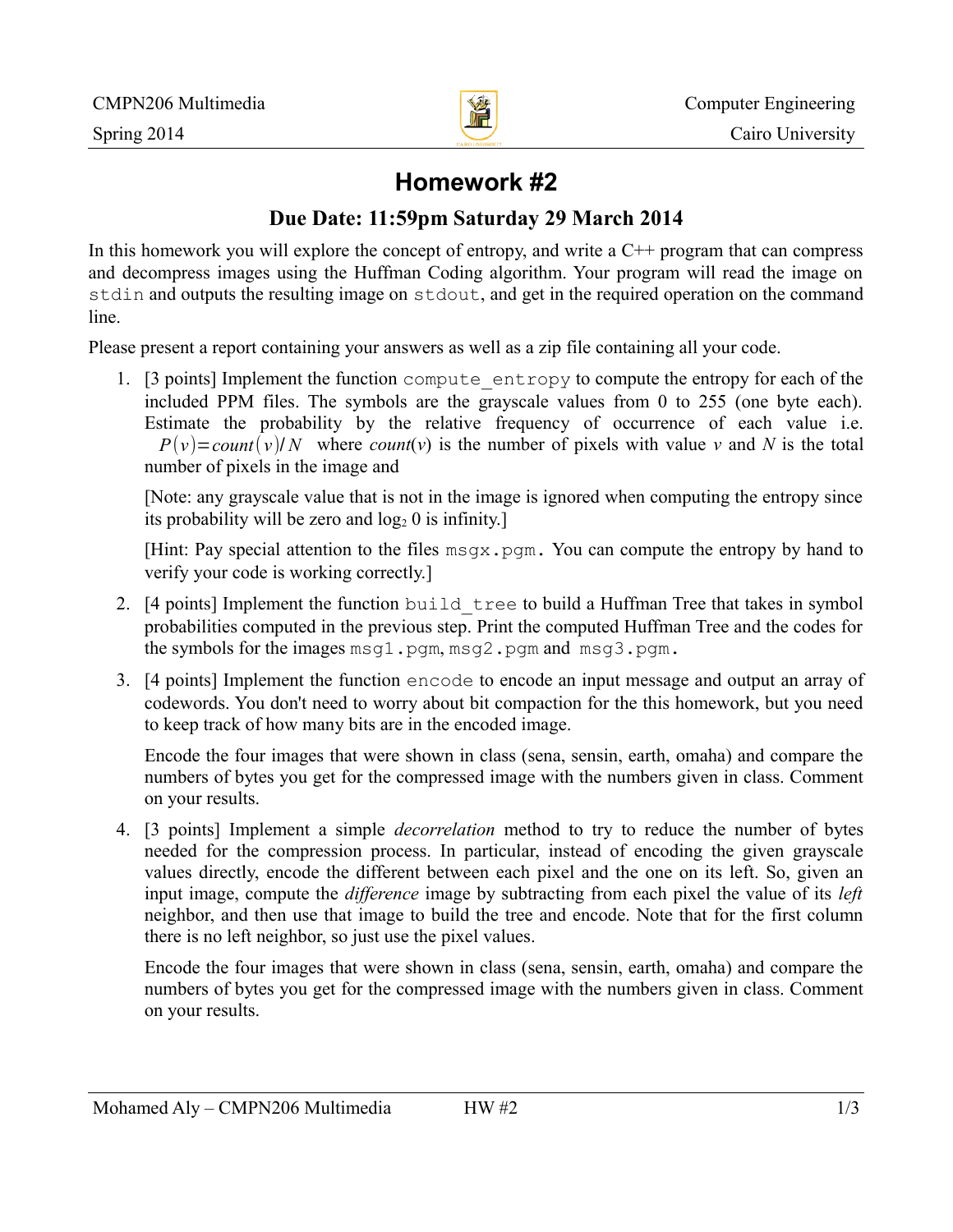### *Command Line*

You need to modify the main file  $hw02$ .cpp to include the required functionality. Your program should be named hw02, and should be called as follows:

• To compute entropy for an image:

./hw02 -entropy < input.ppm

this will output the entropy of the image input.ppm, for example

./hw02 -entropy < msg1.pgm

• To build a Huffman Tree from an image and prints it:

./hw02 -tree < input.ppm

where the input image is called input.ppm and the output is written to stdout. For example, to compute the Huffman Tree on  $msq1$ . pqm, you could run:

./hw02 -tree < msg1.pgm

• To encode an image:

./hw02 -encode < input.ppm

where the input image is called input.ppm and the number of bytes used in the encoding is written to stdout. For example, to encode sena.pgm, you could run:

./hw02 -encode < sena.pgm

• To encode an image by computing the difference first:

./hw02 -encode -diff < input.ppm

where the input image is called input.ppm and the number of bytes used in the encoding is written to stdout. For example, to encode sena.pgm, you could run:

./hw02 -encode -diff < sena.pgm

#### *Instructions*

- All code should be implemented in C++ under Linux.
- Please submit your homework in one zip file named as follows: